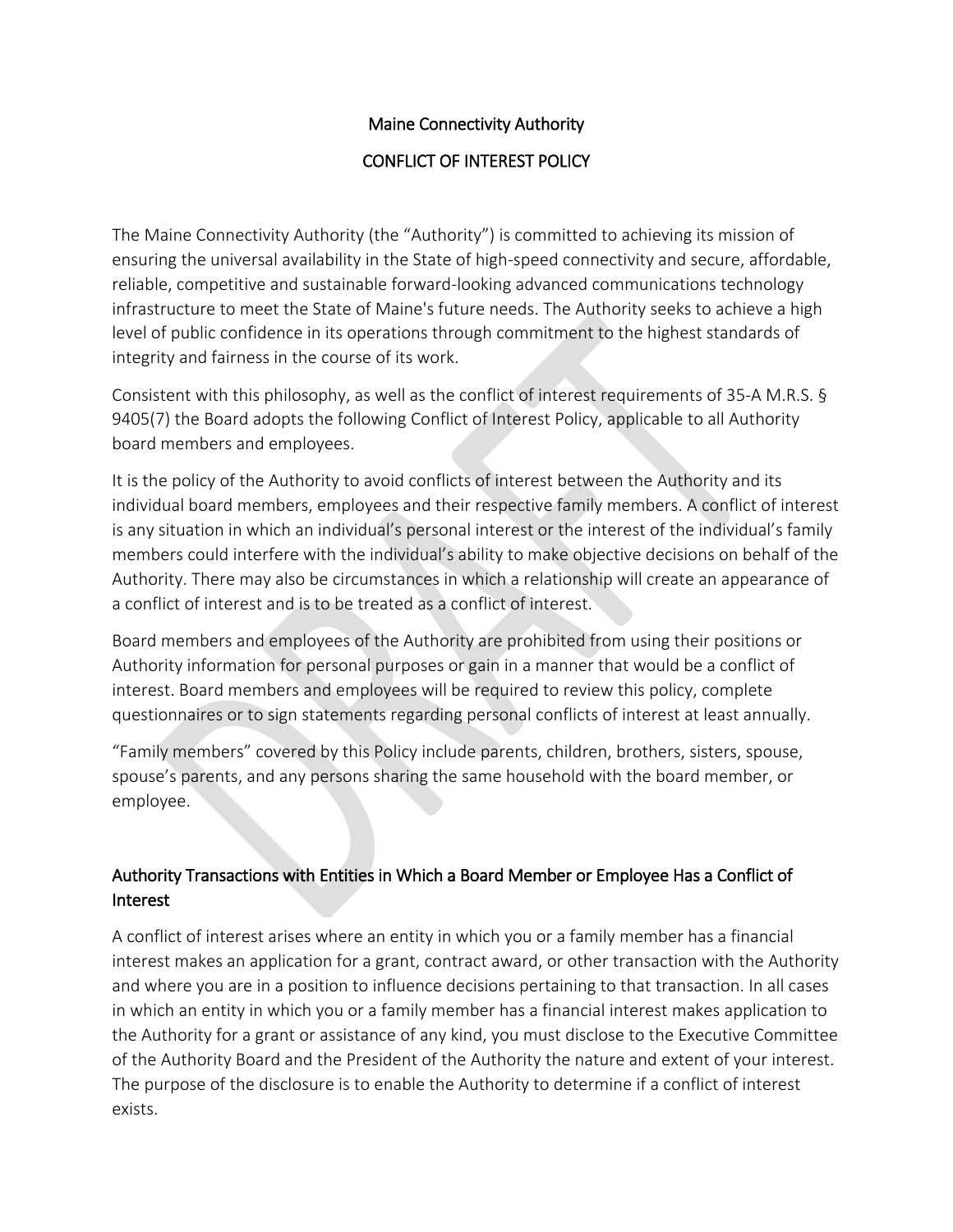If a conflict of interest is determined to exist, the board member or employee must recuse himself or herself from the matter, assuring he or she is not in a position to influence decisions pertaining to that transaction. The recusal shall ensure that the board member or employee: (i) does not participate in discussions or analysis of the grant, contract award, or transaction; (ii) is not present at the time the grant, contract award, or other transaction is evaluated by the Authority; and (iii) abstains from voting on the grant, contract award, or transaction. The abstention shall be recorded in the minutes of the meeting.

#### Indirect Conflicts of Interest.

An indirect conflict of interest may arise when a board member, employee or their family member has a recent, current or imminent future relationship of a financial or business nature with a person or organization seeking a grant, contract award, or other transaction with the Authority. Such a situation might involve a recent past or expected prospective employment relationship, subcontractor relationship, strategic business alliance, or even a direct competitor relationship in the same market. This type of indirect conflict of interest can create the appearance of a conflict of interest, if not an actual conflict.

In all cases of indirect conflict of interest, the director, Technology Board member or employee shall disclose the existence of the indirect conflict to the Executive Committee of the Authority Board and the Authority President. The purpose of the disclosure is to enable the Authority to determine if a conflict of interest exists. If the Authority determines that a conflict of interest exists, the protocol outlined above for financial conflicts of interest shall be observed by the recused board member or employee.

## Gifts and Contacts with Applicants

All board members and employees are prohibited from accepting any gift, entertainment, or other personal favor from any person or organization seeking a grant, contract award, or other transaction from the Authority if the gift could be perceived as given to influence decisionmaking, could be regarded as inconsistent with ethical business practice, or could place the employee or the Authority under an obligation to the giver. Any gift, entertainment, or other personal favor accepted from any person or organization seeking a grant, contract award, or other transaction from the Authority with a value in excess of \$50.00 must be reported to the Executive Committee of the Authority Board and the President of the Authority either within 30 days of receipt, or before any action on the gift giver's grant, contract award, or other transaction, whichever date occurs earlier.